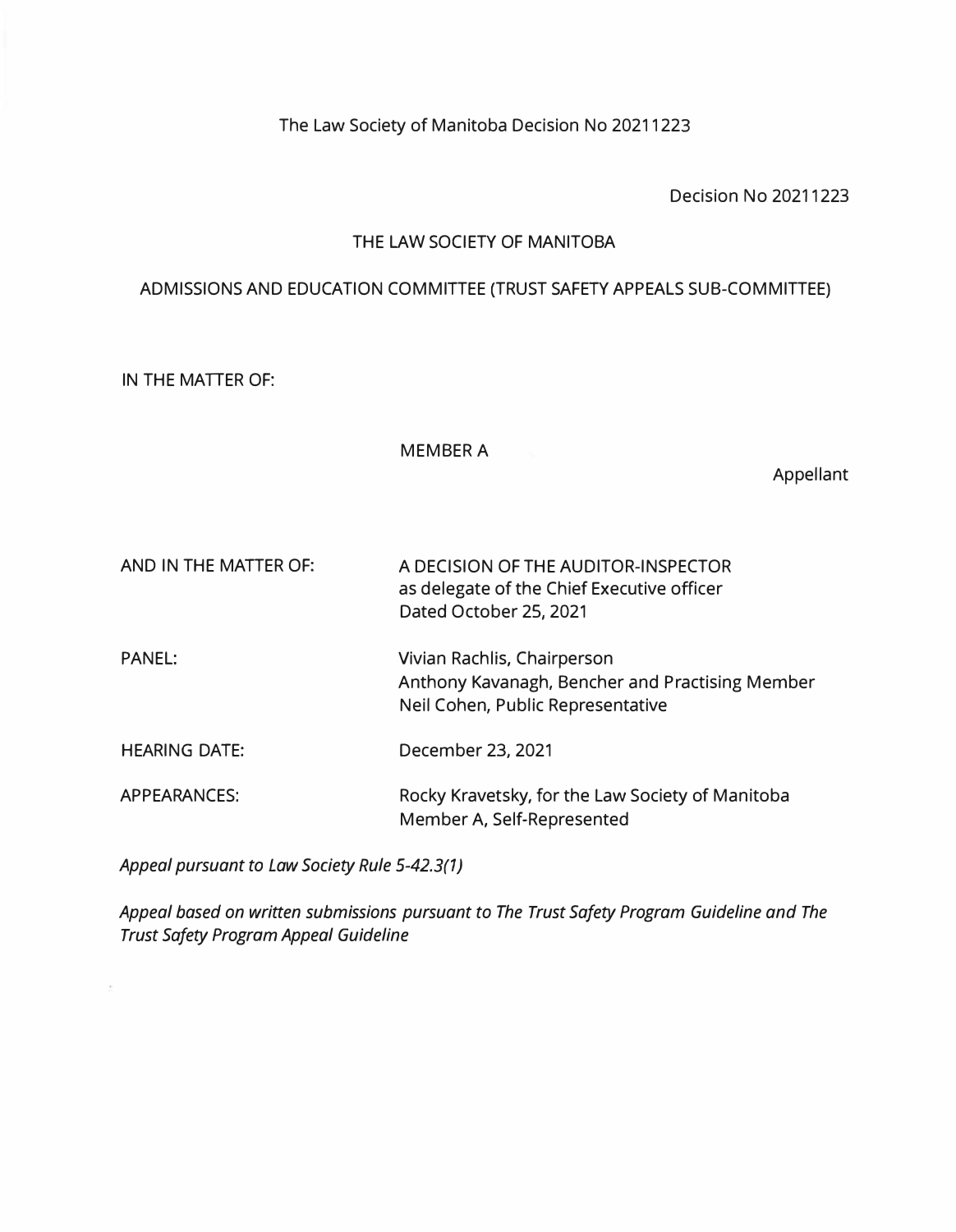## **REASONS FOR DECISION**

#### **I. INTRODUCTION AND REGULATORY FRAMEWORK:**

- 1. By Notice of Appeal dated December 1, 2021, member of the Law Society Member A appeals a decision of the Law Society's Chief Executive Officer, by her delegate, dated October 25, 2021, revoking Member A's status of Trust Account Supervisor ("TAS").
- 2. This appeal is brought before the panel under the *Rules of the Law Society of Manitoba* (Part 5, Division 4 - Financial Accountability). The panel was duly constituted under Rule 5-42.2(1) and (2) and the associated *Trust Safety Program Guidelines* (the ''TSP Program Guideline") and the *Trust Safety Program Appeal Guidelines* (the ''TSP Appeal Guideline").
- 3. Pursuant to the TSP Appeal Guideline, the appeal proceeded via the submission of a Record and written submissions (collectively the "appeal materials"). The Record consisted of accounting records, e-mails, letters, and memorandums. The parties submitted written submissions and authorities.
- 4. Each of the panel members thoroughly reviewed all of the appeal materials, then met on December 23, 2021 to discuss the evidence and written submissions.
- 5. The Law Society's Trust Safety Program (''TSP") reflected in the Financial Accountability Rules, first introduced in 2019, applies to members of the Law Society designated by their law firms (which includes sole practitioners) as operating trust accounts. The Rules reflect the specific responsibilities of a Trust Account Supervisor (''TAS").
- 6. Whether or not Member A complied with their responsibilities as a TAS, and whether they should be permitted to continue to serve as a TAS, is the focus of this appeal.

## **II. FACTUAL BACKGROUND:**

- 7. The facts reflected in the appeal materials are relatively straightforward and are mainly uncontentious.
- 8. Member A is a member of the Law Society of Manitoba (LSM). Member A is a sole practitioner primarily handling criminal law matters. Their office is located in downtown Winnipeg however due to the COVID-19 pandemic (the "Pandemic"), and related personal reasons, they have mainly practised from their residence for most of 2020 to date, with infrequent attendances to their office.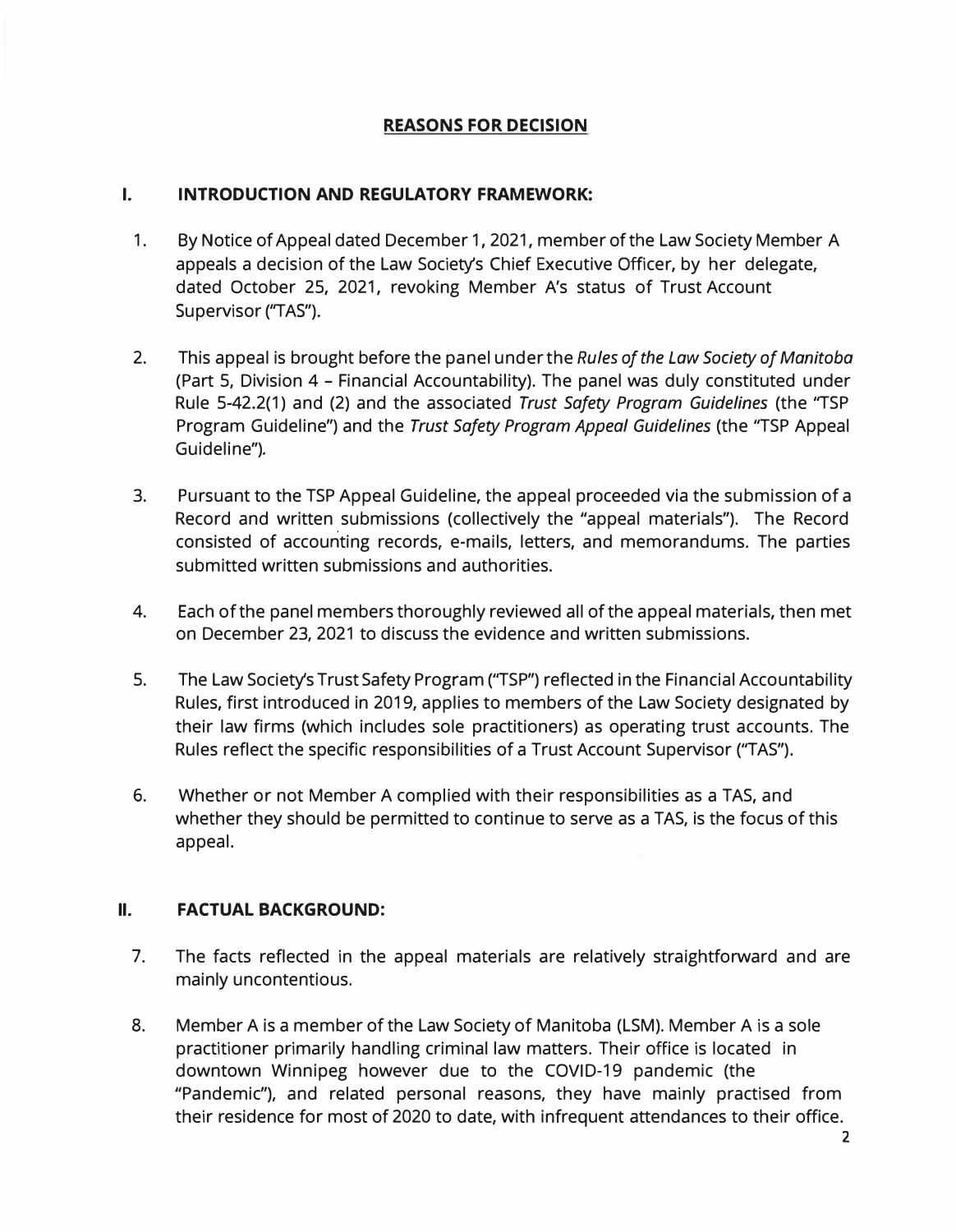- 9. Member A's accounting procedures consist of the PC Law software housed on a desktop computer at their office, combined with physical records such as bank statements, receipt books and an Excel spreadsheet.
- 10. The appeal materials before the panel reveal that going back to at least 2017, Member A has had difficulties managing their accounting processes. In historical communications with the Law Society's Audit Department (the "Audit Department") they explained that some of these difficulties arose from unreliable bookkeepers and their lack of familiarity with PC Law. Member A has reiterated these challenges in their appeal letter (initiating this process before the panel) dated December 1, 2021.
- 11. The Audit Department's Sandra Alleyne worked with Member A in 2017 and 2018, including reviewing the financial records supporting their required 2017 self-report. Ms Alleyne's communications noted issues that needed to be addressed to put Member A in compliance with the Law Society's Rules governing the maintenance of financial records, including trust account records.
- 12. The appeal materials reveal that the Audit Department continued to take a remedial approach to Member A's challenges up to and including June 2020. The challenges through this period primarily revolved around Member A's difficulties with completing the monthly reconciliations required under Rule 5-43(2) within 30 days as required by the Rule.
- 13. On October 26<sup>th</sup> 2018, Member A completed an undertaking whereby they agreed to submit their reconciliations monthly (the "2018 Undertaking'').
- 14. By letter dated October 10, 2018, the Law Society's Director of Audit Kathy Levacque notified Member A of the approval of the Law Society's Trust Safety Program (''TSP"), scheduled to come into effect in April 2019. In the same communication, Ms Levacque advised Member A that based on their previous and ongoing issues complying with the Law Society's reporting requirements they may not be approved to be a TAS when the new program came into effect.
- 15. In due course another lawyer known to Member Aagreed to be Member A's TAS and on October 28, 2019, lawyer AB was approved under Rule 5-42.2(2) to be Member A's TAS.
- 16. On May 28, 2020 the Law Society received notification that lawyer AB would no longer be able to serve as Member A's TAS given an upcoming leave.
- 17. On June 30, 2020, the Audit Department provided Member A the opportunity to be a TAS; however, the approval letter was very clear that such approval was "tenuous"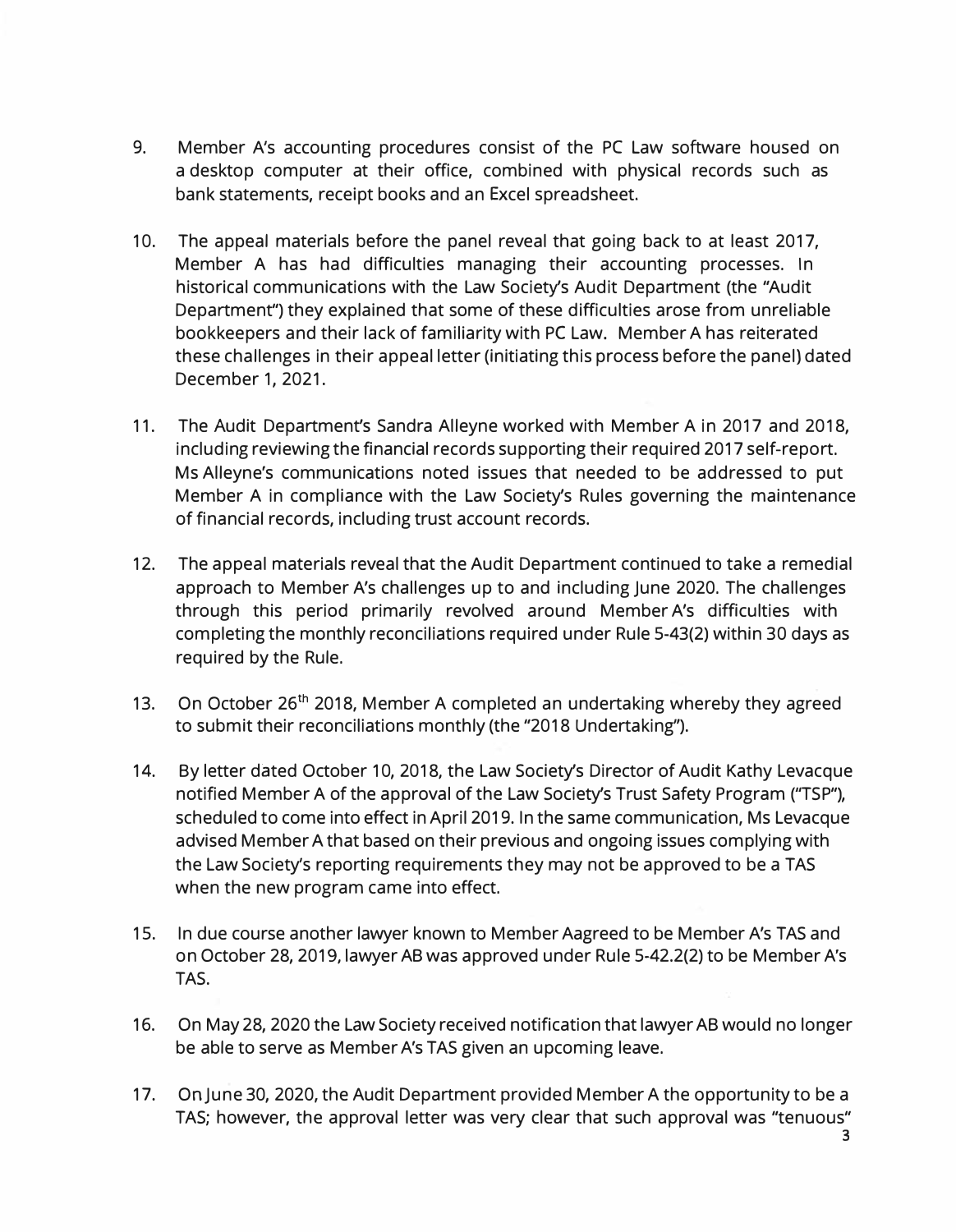and reiterated that it was "imperative" that they adhere to the Law Society's trust accounting rules.

- 18. The Audit Department subsequently conducted a spot audit of Member A's trust records; finding that between June 2020 and June 2021, in contravention of Rule 5-43(2), only 2 of 13 reconciliations were completed on time. The result as set out in Ms. Alleyne's October 25, 2021 letter was that the Law Society revoked Member A's status as a TAS. Member A appeals against that decision.
- 19. In his submission on appeal dated December 1, 2021, Member A provided further information regarding their practice and how their practice has been impacted by the Pandemic. They seek a degree of leniency due to these factors, requesting that the panel either set aside the decision under appeal, or alternatively that the panel stipulate conditions of their continuing as a TAS, such as hiring a bookkeeper or a further undertaking such as the 2018 Undertaking.
- 20. The Law Society's counsel filed with the panel a memorandum from Ms Alleyne dated December 2, 2021 responding to Member A's perspective and request.
- 21. There were no issues as to whether any additional evidence provided by the parties was properly before the panel.

## **III. JURISDICTION, PROCESS AND RULES:**

- 22. The amendments to Part 5, Division 4 of the Rules, creating the TSP, came into effect on April 1, 2019. The TSP requires approval by the Law Society of a TAS designate for every firm maintaining a trust account (which in this context includes a sole practitioner such as Member A). The TSP Program Guideline requires the completion of an educational test prior to approval as a TAS.
- 23. The Law Society's mandate for protection of the public in the delivery of legal services is inherent in Part 5 of the Rules (of which Division 4 "Financial Accountability'' and the TSP requirements are a part) and the Law Society's entire regulatory scheme. $^{\rm 1}$
- 24. The Rules relating to financial accountability contain various elements all of which are designed to ensure lawyers maintain trust accounts and associated records in a

<sup>1</sup> See also *The Legal Profession Act,* httos://web2.qov.mb.ca/laws/statutes/ccsm/I107e.php **Purpose** 

The purpose of the society is to uphold and protect the public interest in the delivery of legal services with competence, integrity and independence.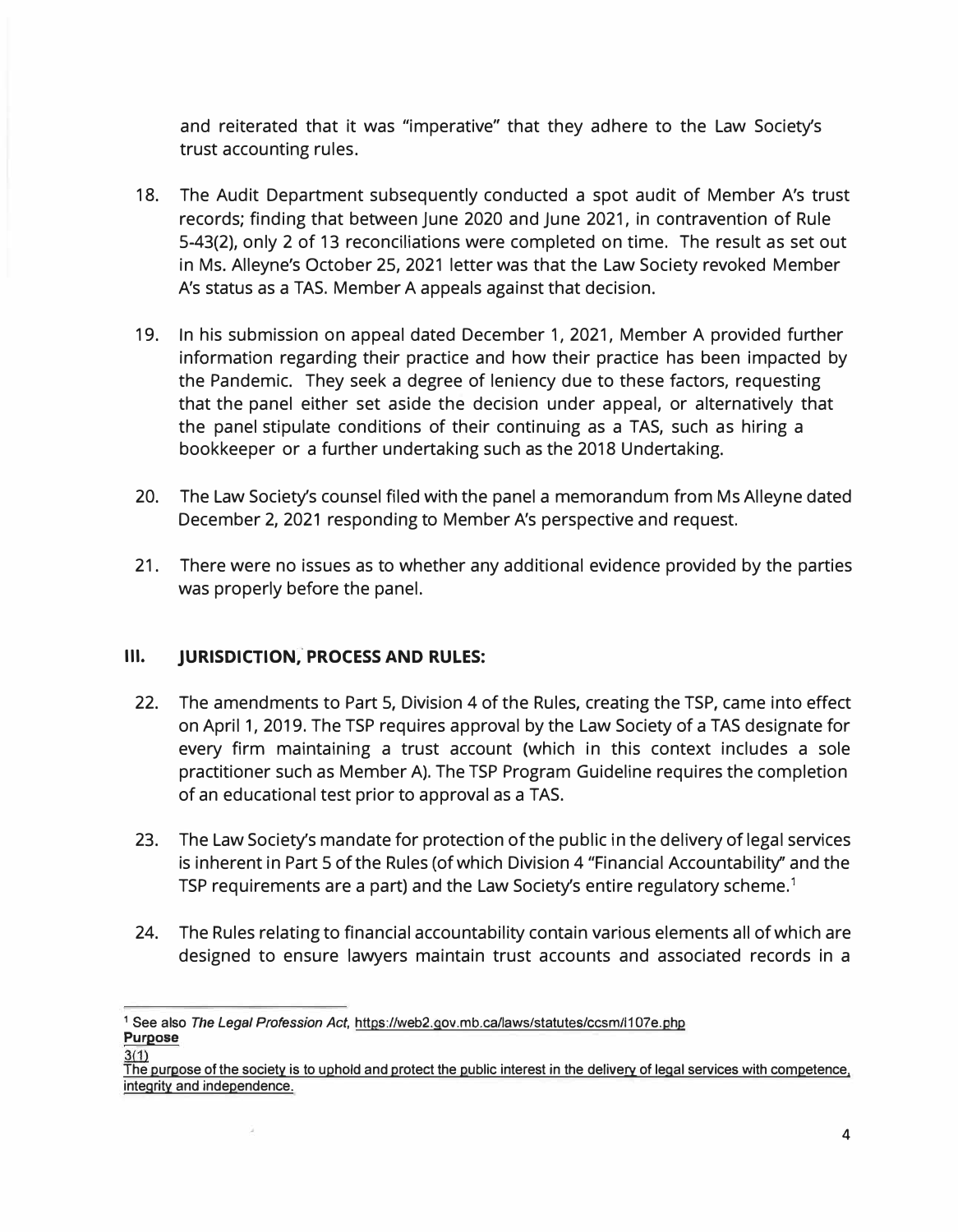manner that can be easily examined by the Audit Department. Record keeping and reporting are critical elements that allow the Audit Department to do its work.

- 25. One element of the Law Society's financial accountability requirements, monthly reconciliation of the books of original records (pooled trust and individual client trust accounts) with the bank accounts is designed to ensure that discrepancies can be quickly noted. These processes prevent mistakes, catch errors and ensure accountability for money that belongs to clients. The TAS plays a critical role within the TSP. The TAS is responsible to supervise the process of monthly reconciliations as a necessary part of the accountability to the Law Society in its public protection role.
- 26. The panel notes that there is no suggestion of impropriety or wrongdoing through *improper use* of client monies in Member A's case.

### **IV. STANDARD OF REVIEW:**

27. We carefully reviewed the submissions on this point. We concur with counsel for the Law Society that (as described in the next section) the appeal cannot succeed on even the most rigid standard or review.

#### **V. ANALYSIS:**

- 28. The materials demonstrate that before the TSP came into being, and after lawyer AB's service as Member A's TAS, the Audit Department had provided ongoing assistance, education, persuasion, as well as "second chances" by way of the 2018 Undertaking, all in furtherance of supporting Member A's compliance with their trust account and reporting responsibilities.
- 29. We note the following particularly relevant aspects of this history:
	- Member A had difficulties in meeting their trust account obligations dating as far back as 2017.
	- Since that time Member A has been repeatedly reminded that they bore the responsibility to maintain their accounts, not their bookkeeper nor the Law Society.
	- Member A was given several opportunities to comply, leading to the requirement for the 2018 Undertaking.
	- The 2018 Undertaking required them to file copies of their monthly reconciliations with the Law Society.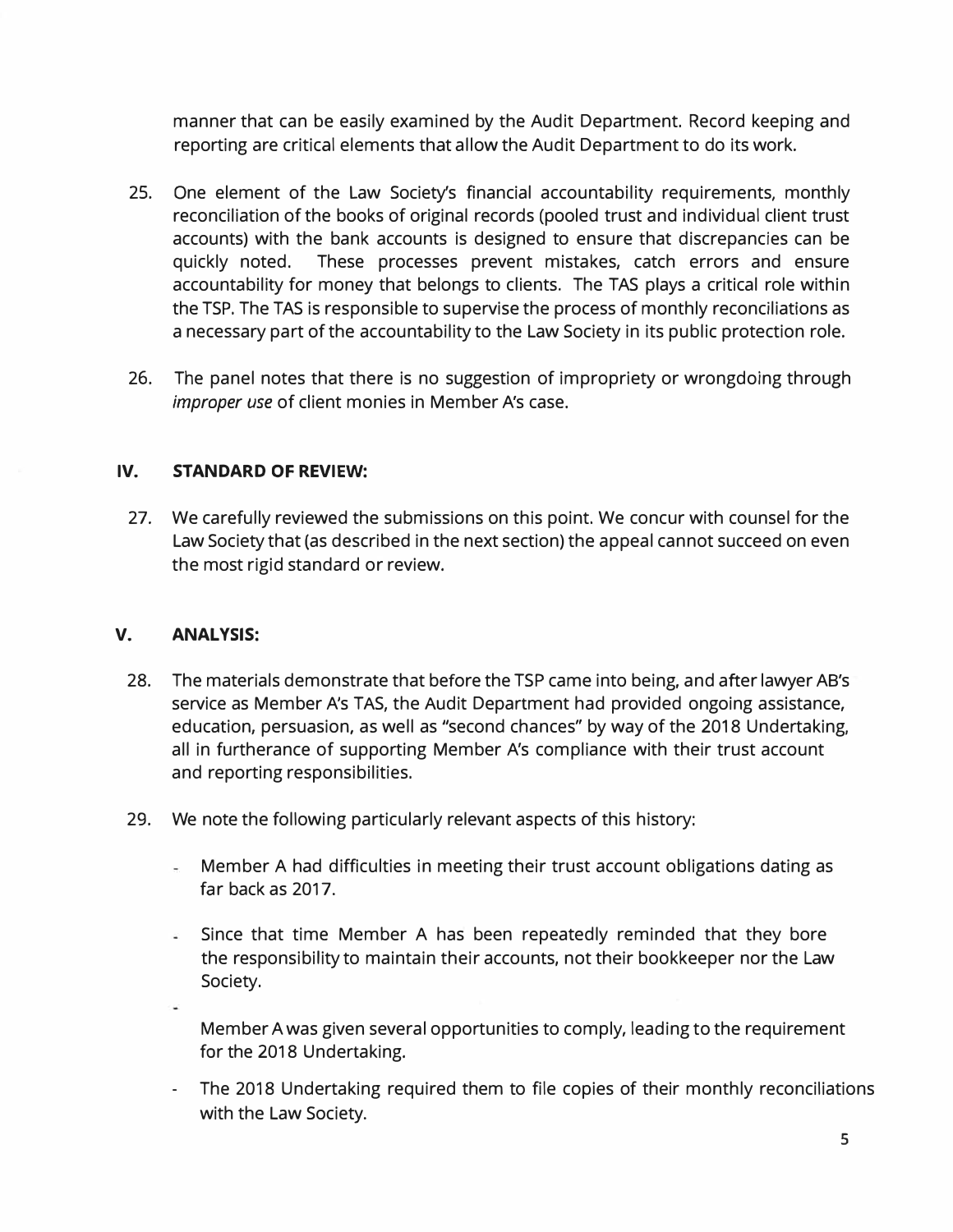- The 2018 Undertaking created no additional duties for Member A; they were merely to complete their reconciliations as already required by the Rules.
- The 2018 Undertaking allowed Member A the opportunity to "learn the habit" of doing the reconciliations as required and to prove this to the Audit Department; this was both remedial and had the purpose of protecting the public interest.
- Member A had a further opportunity to cement their understanding of their trust account responsibilities when they completed the TAS course in late 2019.
- From October 2019 to May 2020, lawyer AB, not Member A, was the TAS; lawyer AB gave Member A some education on how to better maintain records and trained them on PC Law.
- Member A fell behind in their reconciliation and reporting obligations almost immediately after being approved as a TAS in June 2020. During the one year period from June 2020 to June 2021, only 2 of 13 reconciliations were completed on time; this was the year immediately following the departure of lawyer AB as the previous TAS.
- Upon their approval as a TAS Member A was given notice that their approval was "tenuous" and they were warned that any further difficulties could jeopardize their future TAS status.
- 30. The panel finds itself puzzled that a lawyer with this degree of previous contact with the Audit Department would not comply with the basic requirements associated with submitting monthly reconciliations.
- 31. The panel gave consideration to Member A's request for leniency based on the impact of the Pandemic and their associated personal circumstances. The panel is not without sympathy for the challenges described by Member A. Some of the events they described occurred during a period of particular fragility for many members of the legal profession whose practices have been literally upended by court closures, staffing challenges and reduced access to office facilities. On the facts of this case however and in relation to Member A's lack of attention to their TAS responsibilities, the panel is unable to give sole attribution to the impact of the Pandemic.
- 32. We noted the following in that regard:
	- Based on the realities of Member A's practice and the reduced volume of cash transactions, the materials required for reconciliation would not require a lot of time to complete.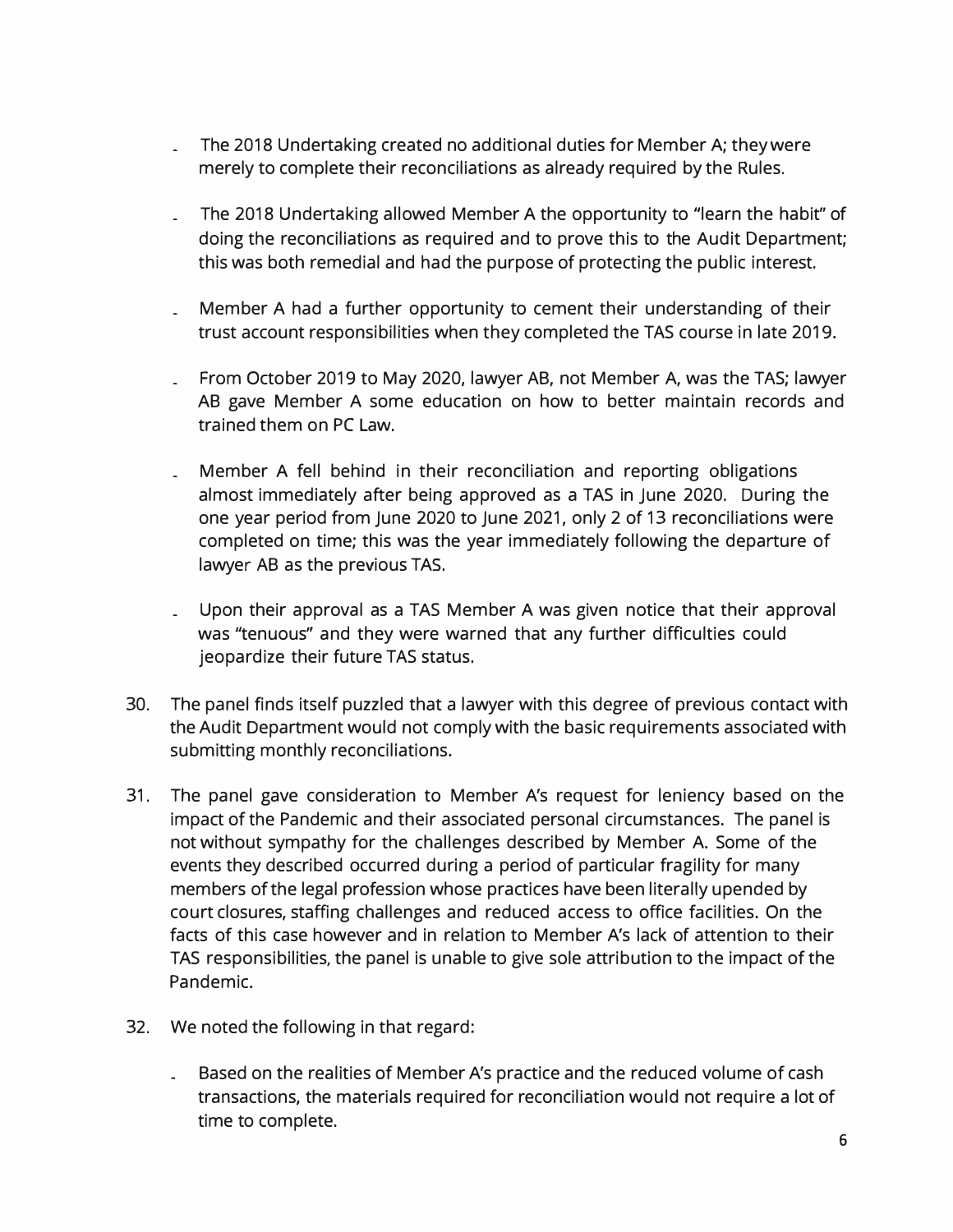- Most transactions were for fees and were relatively straightforward.
- Despite the Pandemic, Member A would still have had the opportunity to pop into g. their office as necessary to attend to their TAS duties; further this did not require meeting with any other staff, clients or other individuals (at the risk of transmission).
- Reconciliations could be completed alone and at any time including evenings and the weekend; moreover the required tasks only needed to be done on a monthly basis.
- Other banking and financial transactions were apparently attended to during the Pandemic.
- The Pandemic's waves have peaked and troughed; the lack of attention to reconciliations were not restricted to a month here or there, but rather were a pattern of ongoing neglect over an elongated period of time.
- 33. The panel does not accept, as presented by Member A, that adding a bookkeeper would rectify the matter. They have said this before, in fact the Record reveals that Member A has at various times attempted to divest themselves of responsibility for matters that are central to their own obligations by saying that either their own bookkeeping staff or the Audit Department should have done more. For example, even with the assistance of a bookkeeper, a TAS maintains the responsibility to sign off and supervise. A repeat of the 2018 Undertaking would ensure continued monitoring by the Audit Department, something that cause a further drain on Law Society resources, defeat the purpose of the Financial Accountability Rules and the Trust Safety Guideline, and weaken the protection of the public. Member A has exhausted their chances for a remedial or educational approach.
- 34. In balancing the public interest and the interests of Member A, the panel considered the harm to Member A and noted the following:
	- The removal of their TAS status would not impair their ability to practice i. nor prevent them from maintaining a trust account should a different TAS be approved.
		- Nothing prevents Member A from reapplying to be a TAS in the future.
- 35. The maintenance of timely trust reconciliations is neither trite nor voluntary. The responsibilities associated with being a TAS form a part of an overall scheme for the protection of the public, which this panel takes very seriously.